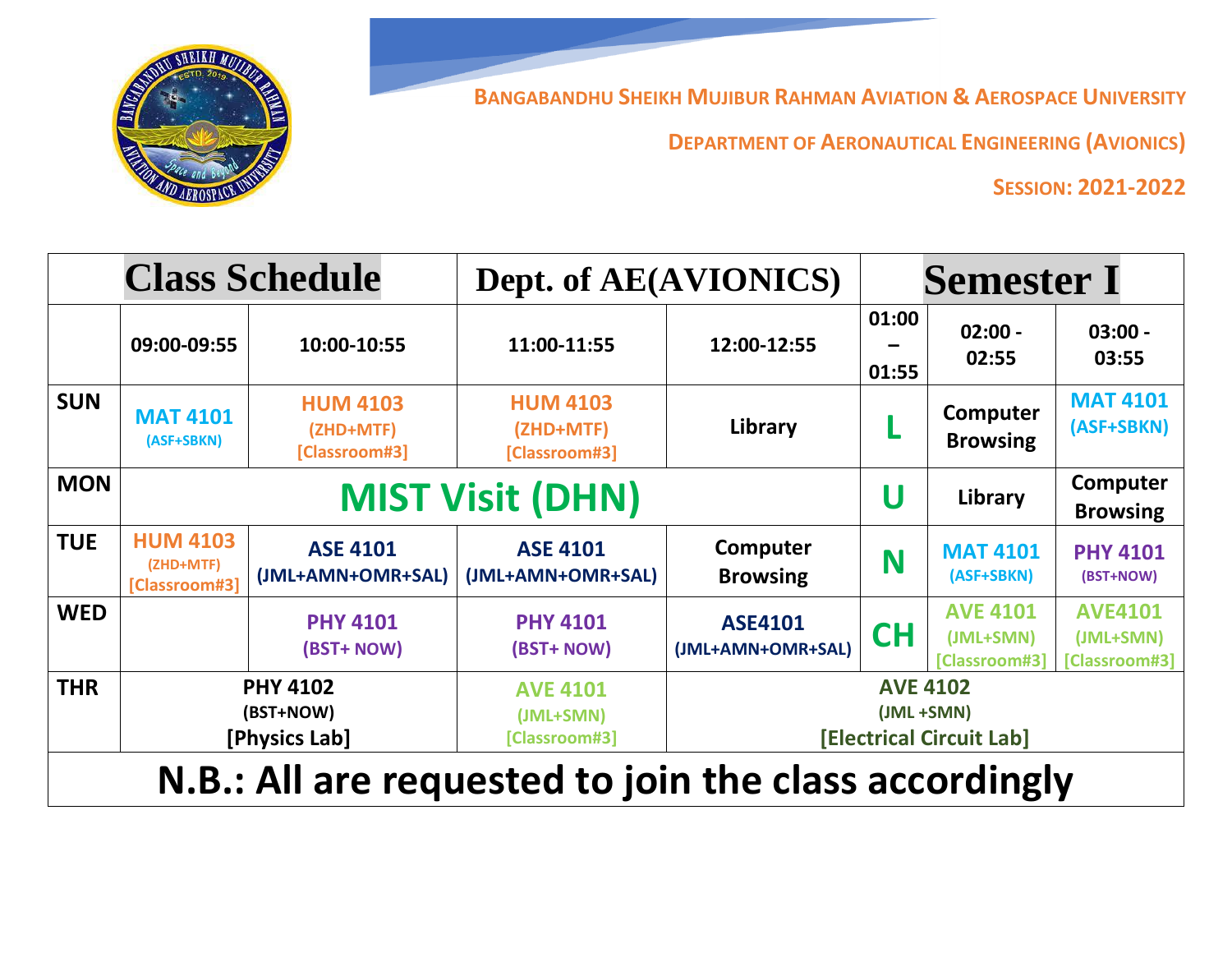

**BANGABANDHU SHEIKH MUJIBUR RAHMAN AVIATION & AEROSPACE UNIVERSITY**

**DEPARTMENT OF AERONAUTICAL ENGINEERING (AVIONICS)**

**SESSION: 2021-2022**

|                 | <b>Course</b>                                              | <b>Faculty</b>                                                  |                 |  |
|-----------------|------------------------------------------------------------|-----------------------------------------------------------------|-----------------|--|
| Course          | <b>Course Title</b>                                        | <b>Name</b>                                                     | <b>Initials</b> |  |
| Code            |                                                            |                                                                 |                 |  |
| <b>ASE 4101</b> | Introduction to Aeronautical Engineering                   | Gp Capt Jamil + Gp Capt Syedul<br>Amin + Dr. Omar+ Salman David | JML+AMN+OMR+SAL |  |
|                 |                                                            |                                                                 |                 |  |
| <b>ASE 4102</b> | Aeronautical Engineering Drawing -I                        | Lec. Md. Dihan Rahman+ (MIST)                                   | $DHN + (MIST)$  |  |
| <b>AVE 4101</b> | <b>Electrical Circuits I</b>                               | Gp Capt Jamil+ Lec Samin                                        | JML+SMN         |  |
| <b>AVE 4102</b> | <b>Electrical Circuits I Sessional</b>                     | Gp Capt Jamil+ Lec Samin                                        | JML+SMN         |  |
| <b>HUM 4103</b> | <b>Bangladesh Studies and Sociology</b>                    | GP Capt Zahid + Lec. Mostafiz                                   | ZHD+MTF         |  |
| <b>MAT 4101</b> | Differential Calculus and Integral Calculus                | Asst Prof Sabikun Nahar + Lec Asif                              | <b>SBKN+ASF</b> |  |
| <b>PHY 4101</b> | Physics-I (Waves, Oscillation, Optics and Thermal Physics) | Prof Basith+ Lec Nowrin                                         | <b>BST+NOW</b>  |  |
| <b>PHY 4102</b> | Physics Sessional                                          | Prof Basith+ Lec Nowrin                                         | <b>BST+NOW</b>  |  |

## **For Further Query**

## **Md. Samiul Islam Sadek**

Asst. Professor & Course Coordinator Department of Aeronautical Engineering (Avionics), BSMRAAU, Dhaka-1215 **Mobile: +8801739574041, E-mail:sami.bsmraau@gmail.com**